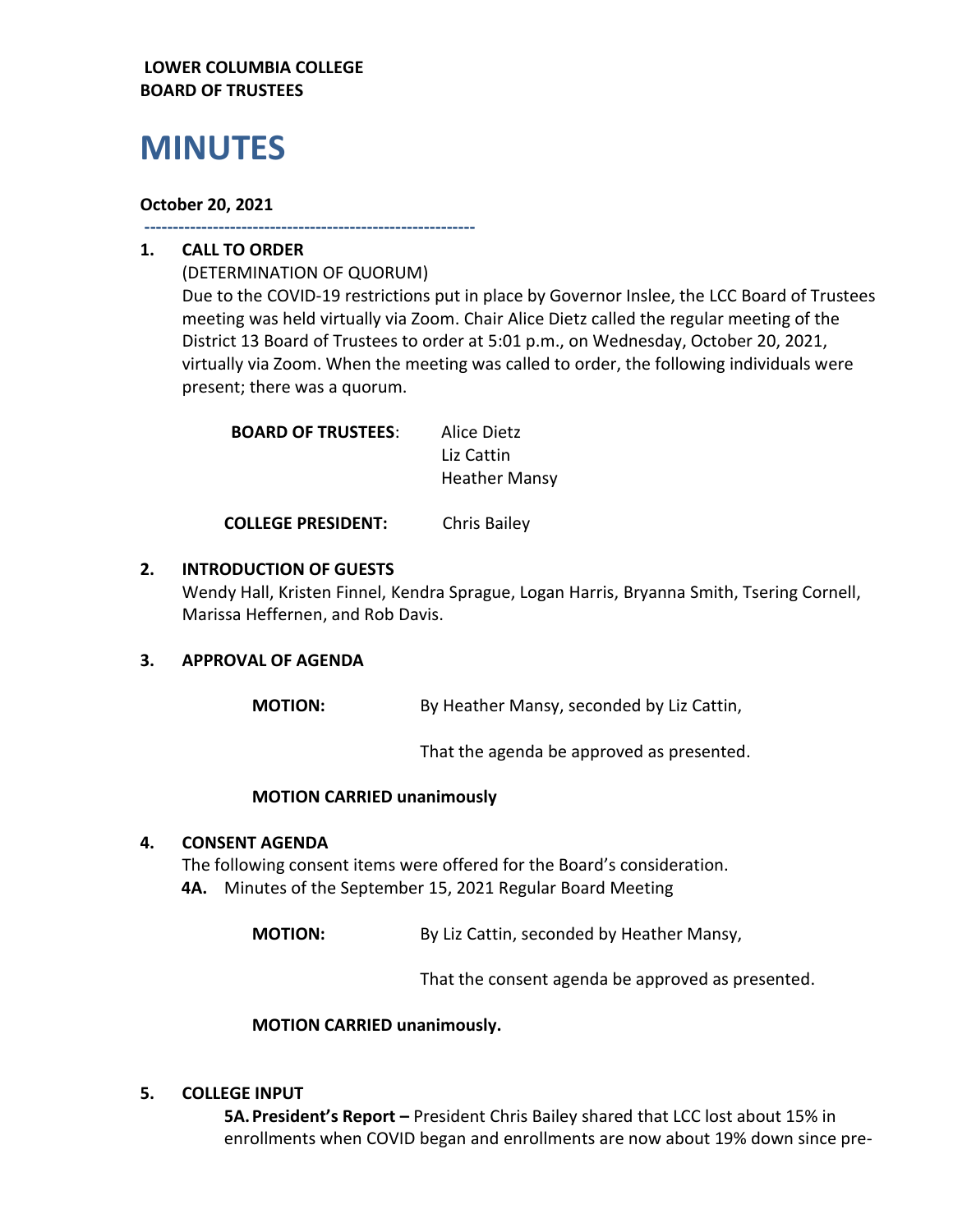## **Board of Trustees Meeting Minutes October 20, 2021**

COVID. Running Start enrollments have also lowered this year and are down about 18.4% for fall quarter. International and BAS programs, however, continue to hold strong enrollments. There are currently 77 full time equivalent students in BAS programs and 30 international students representing 12 different countries at LCC. To help increase enrollment numbers, LCC is considering customer relations management software to advertise to prospective students and to assist with adult re-engagement. The drop in Running Start enrollments is a bit of a concern to the college budget, which will be reported out on for the board next month. In the meantime, employees will maintain low spending until the budget for the upcoming year is clearer. Vocational building design work is in full force. The team is also working on the next capital budget proposal, which is due at the end of December. For this proposal, the current Admissions building, the Applied Arts building, and the International center are on the list for replacements.

President Bailey also thanked Heather Mansy for her outstanding service to the LCC Board of Trustees.

Next, President Bailey asked each vice president to report on their respective areas.

Vice President of Instruction, Kristen Finnel

- $\checkmark$  There are many more courses on campus this quarter, either in a hybrid or face-to-face model
- $\checkmark$  Even more courses will be brought back to campus for winter quarter
- $\checkmark$  As a result of the vaccine mandate, children and families had to be shifted around/transitioned within Head Start due to the number of employees separated from employment
- $\checkmark$  Remodeling in the Learning Commons is going really well
- $\checkmark$  The WIFI hotspot, which now contains tutoring and e-learning, had over 450 check-ins last quarter
- $\checkmark$  Working on BAS-TE accreditation PESBE, which is due at the end of October
- $\checkmark$  Faculty are working on creating block schedules for students

Vice President of Effectiveness and College Relations, Wendy Hall

- $\checkmark$  The Transforming Lives committee selected Brittany Lovely for this year's Transforming Lives award winner
	- $\circ$  Brittany will be invited to next month's board meeting for recognition
	- o As of this time, an in-person awards ceremony will be held in January
- $\checkmark$  The accreditation visit is next Monday and Tuesday
	- o Alice and Mike were invited for the BOT interviews
	- o This visit is an informal review that will not result in any formal recommendations

Vice President of Foundation, HR & Legal Affairs, Kendra Sprague

- $\checkmark$  This year's GiveMore24 event to raise funds for athletic scholarships was very successful
- $\checkmark$  The virtual Horns and Halos Gala has raised about \$60,000 so far with gifts still coming in
- $\checkmark$  History teacher Courtney Shah, Jeopardy winner, provided a large gift to the Student Success Fund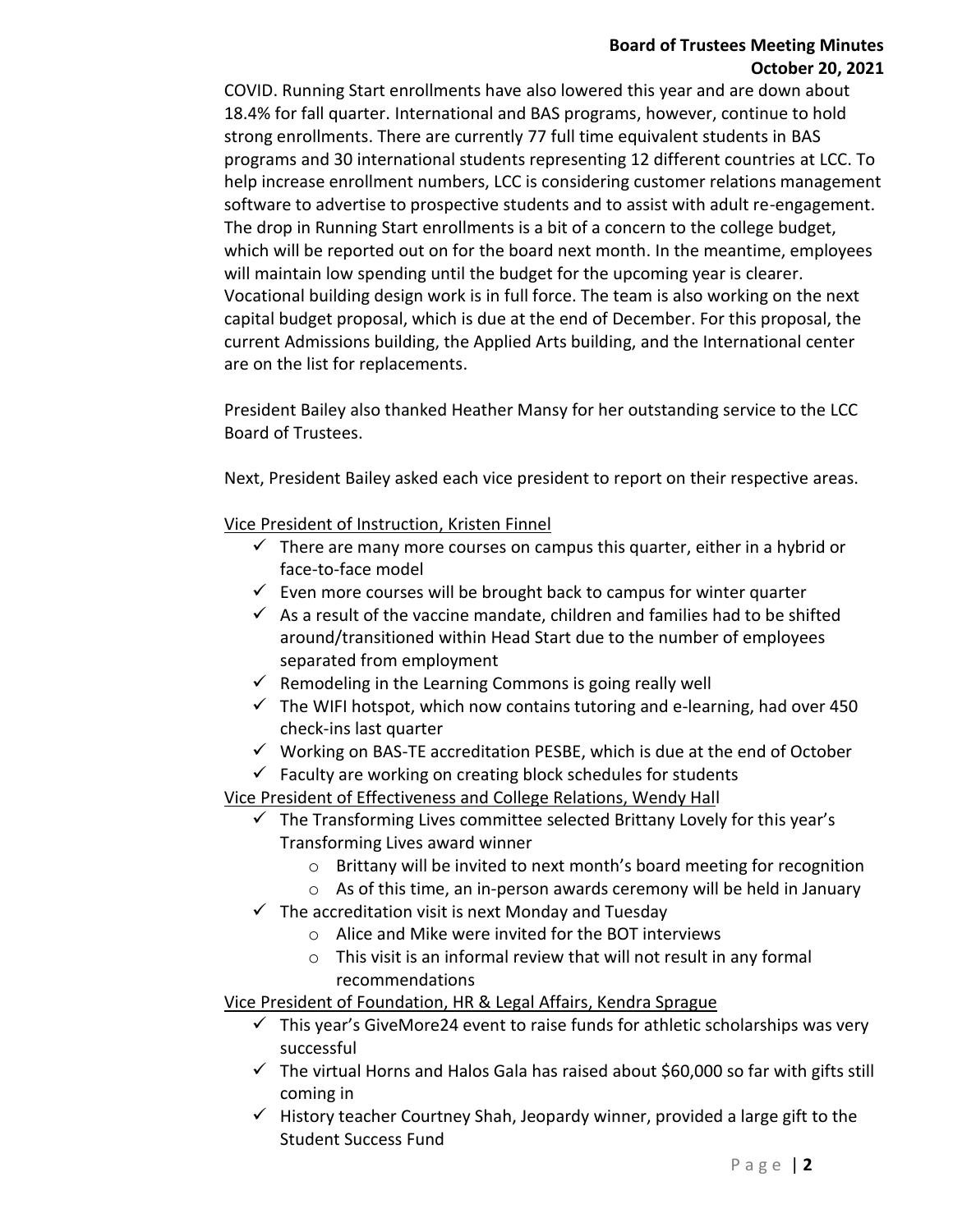- $\checkmark$  LCC has hired 45 full time positions in the past three months
- $\checkmark$  As of October 19<sup>th</sup>, LCC employees were 90.9% vaccinated with 55 approved exemptions and 40 approved accommodations
- $\checkmark$  A variety of safety measures were taken to fit the needs of each position under an accommodation
- $\checkmark$  As a result of the vaccination mandate, LCC had 28 non-disciplinary separations, only 5 being full time positions
- **5B. ASLCC Report** –ASLCC President Logan Harris reported updates on the ASLCC governing board and activities board. Since September, the group has had a lot of changes, including getting a new director. A few events have been held and the activities board has even received help from the statewide student union to host some events. The "Back to School Bash" was one of the events held and it was attended by a good number of students. The group plans to increase events in November including a club fair to support the continuation of clubs on campus. The governing board has been working hard to ensure that all ASLCC members are attending meetings and participating in their assigned committees. ASLCC students also attended the NACA conference to receive some leadership training. Lastly, almost all spots on the ASLCC have been filled and new hires will begin soon.
- **5C. LCCFAHE Report** LCCFAHE Union President Brad Benjamin submitted a written report that was read by President Chris Bailey. The report read as follows. "Faculty are continuing to innovate in both the face-to-face and virtual classrooms to give their students the best possible learning experience. The LCC faculty thanks HR for all the messaging they sent to help so many LCC faculty and staff meet Governor Inslee's vaccine mandate. The LCC faculty thank the Emergency Operations Team for taking the actions they have to minimize the transmission of COVID-19 on campus. David Rosi is putting together a plan to host the regional Science Olympiad at LCC on campus March 5th of 2022, with a virtual backup plan. Courtney Shah is back with Community Conversations which can be viewed in person, via zoom, or watched later since they are being recorded. Led by Alex Brehm, The LCC Fighting Smelt Speech & Debate Team won 2nd place in community college team sweepstakes at the Steve Hunt Classic tournament, co-hosted by Lewis & Clark and Whitman Colleges. The tournament featured 69 colleges from 26 different states. Though competition happened online, the Smelt participated together from campus for the first time since the start of the COVID-19 pandemic. Stay Safe, Brad Benjamin, LCCFAHE President."
- **5D. WFSE Report** WFSE president Tracy Stanley submitted a written report that was read by President Chris Bailey. The report read as follows. "Good Evening LCC Trustees. As the ramifications of the pandemic, and now the vaccine mandate ordered by the Governor continue to affect all of us; the classified staff are continuing to work hard in order to serve our students, and support faculty and staff. We understand the difficult position the college administration was in adhering to the mandate; and quite frankly, the LCC Human Resources department was amazing in how they handled it. From what I saw, HR expressed compassion, grace, and empathy as they followed the directive, evaluated exemption paperwork, made accommodations where possible, and unfortunately, in some instances, had to separate employees where no other